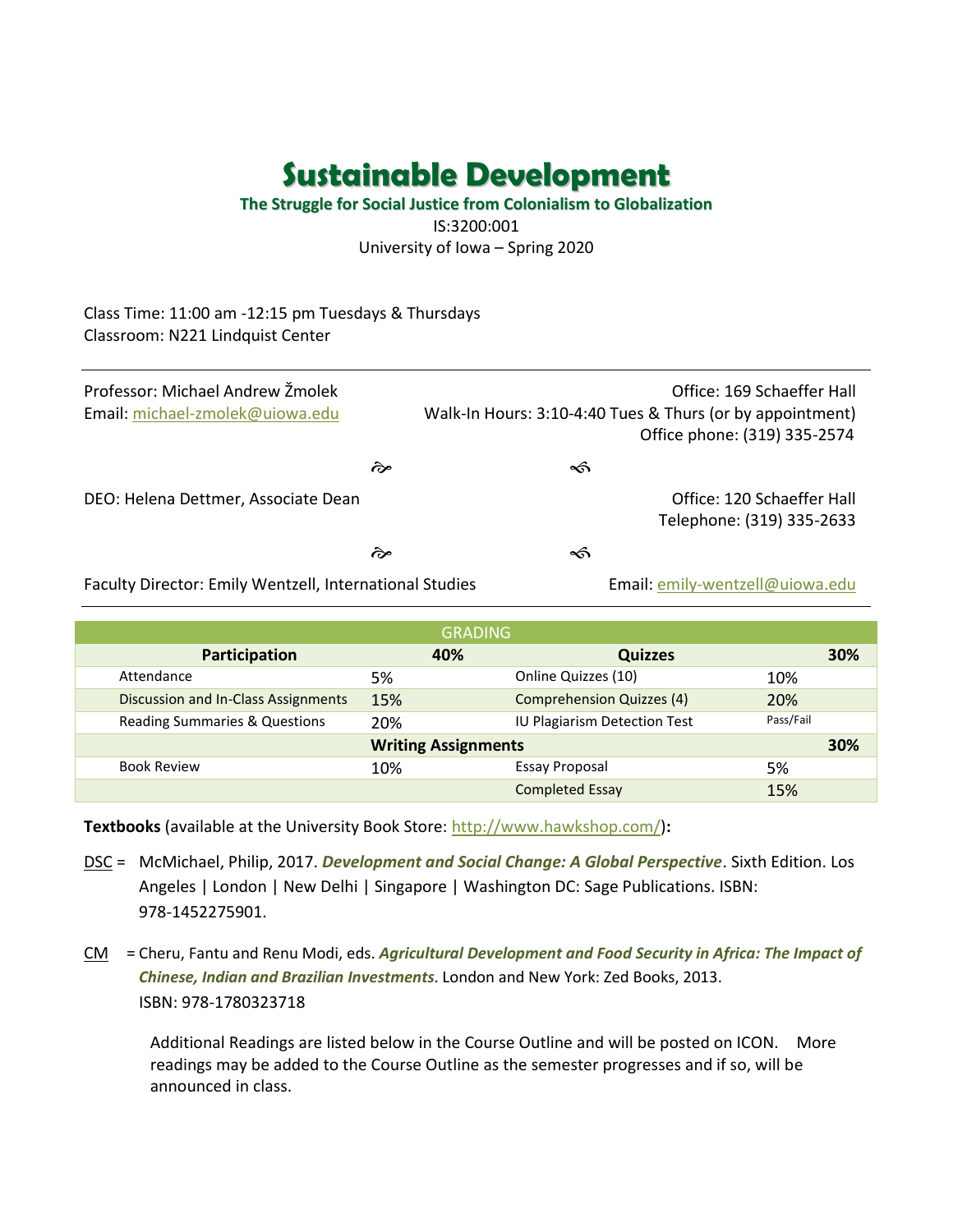#### **Sustainable Development** University of Iowa – Spring 2020

## **SUMMARY**

The concept of development took center stage at the close of the Second World War, as the European powers began to relinquish their empires, giving rise to new states which enjoyed few of the same advantages as the industrialized European powers. During the Cold War, the 'third world' became a kind of chess board on which the superpowers vied for dominance, promoting sharply contrasting models of state-led versus private-led economic development. This struggle shaped the debates of the time and in many ways continues to form the basic parameters of developmental debates. With the collapse of the Soviet Union in 1991, free market capitalism was triumphant and neoliberal economics came to the fore as structural adjustment programs (SAPs) became the norm. Such austerity policies were hotly debated at the time and continue to provoke controversy. Supporters of neoliberalism point to successes in Asia particularly, where hundreds of millions were brought out of poverty with the economic growth of the late twentieth century. Critics argue that Asia's economic success may have more to do with state-led policies than the free market policies of the west. Critics of both models point out the growing inequality globally, hundreds of millions still trapped in poverty and the way in which poverty leaves individuals, families and communities vulnerable to gross exploitation, as evidenced in the growth of human trafficking and modern slavery. We will look at all of this in the first part of the course, as we undertake a review of the progress of development theory since 1945.

Some of the central theoretical questions within development economics which we will be addressing are:

- Do state-led economic policies promote or hamper development?
- Do states and markets work harmoniously together or are they antagonistic?
- How do the externalities, bubbles, cycles and inequality generated by markets impact development?
- Does democracy promote development, or is it the other way around? Or neither?
- Why have NGOs proliferated and can they play an effective role in promoting development?
- Does resource dependence distort economics and/or political systems?
- What role does education play in promoting positive development?
- Is development a neutral concept and if not, is it always a good thing?
- Aside from measuring GNP and other quantitative indicators, are there qualitative measures of development that might be even more useful?

The second part of this course will focus on the relationship between development studies and sustainable development. We will interrogate the meaning of the term 'sustainability'. We will look specifically at the role of women in sustainable development. And we will hold two roundtables where students will bring articles they have read concerning the relationship between environmental and developmental policies: one on China, one on Africa.

In the third part of this course we will consider the entry of 'new players' in the development field, led by China, as well as the founding of the New Development Bank (the 'BRICS' Bank). Does this open challenge to the dominance of the World Bank and IMF in the sphere of development represent a major shift of paradigm, or is it old wine in new bottles?

In the fourth and final part of the course, we will turn our attention to real activity in the work of development. Each of you will write a profile about several NGOs and will be asked to present your findings. We will hear from guest speakers who work with NGOs doing development work to give us a first-hand account of what work in the sphere of development looks like on the ground.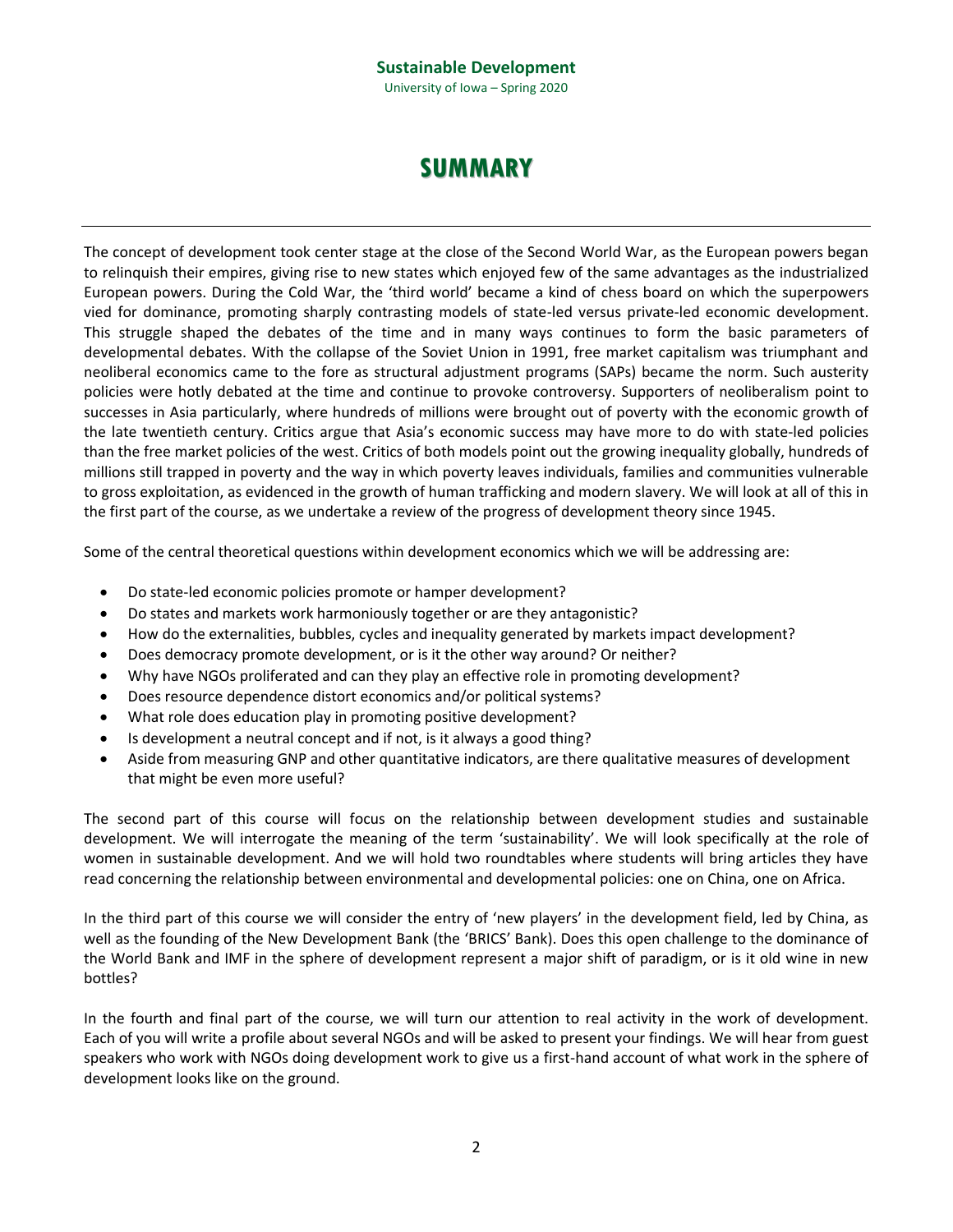## **LEARNING OBJECTIVES**

While this course is meant to introduce the undergraduate student to the field of development studies, the seminar format will give students a taste of what it is like to be a graduate student. By being asked to prepare for and lead classroom discussion, you will develop your skills by taking a hands-on approach. This includes:

- 1. *Leadership***:** By taking turns preparing to lead in-class discussions and in your assignments, you will develop your ability to find the right materials to match your research agenda.
- 2. *Public Speaking***:** The relaxed seminar format gives you an opportunity to practice public speaking when it is your turn to lead the discussion. We will seek to create a climate of mutual support so that each student feels at ease and does not feel pressured.
- 3. *Analysis and Critical Thinking***:** As a field of study, Development Studies is full of controversy! Such an environment affords few opportunities for simply regurgitating facts and adopting blanket positions. Thus, here is an ideal arena in which you can learn how to analyze a problem and develop your own ideas, even if those ideas run counter to what you may think of as accepted wisdom.
- 4. *Applicability***:** By studying both the theories behind development programs and their actual implementation, you will be afforded the chance to think about how scholarship can translate into practice and, hopefully, have a real impact in terms of improving human lives.

As the process of global integration becomes ever more accelerated, everyone is finding it difficult to keep up with the pace of change. By the end of this course, through what you have read, discussed and researched on your own, you may find yourself ahead of the game. In particular, you should have a working understanding of how the restructuring of global power is changing the way in which development programs are pursued and what this means for those who work in the field and the people they purport to serve.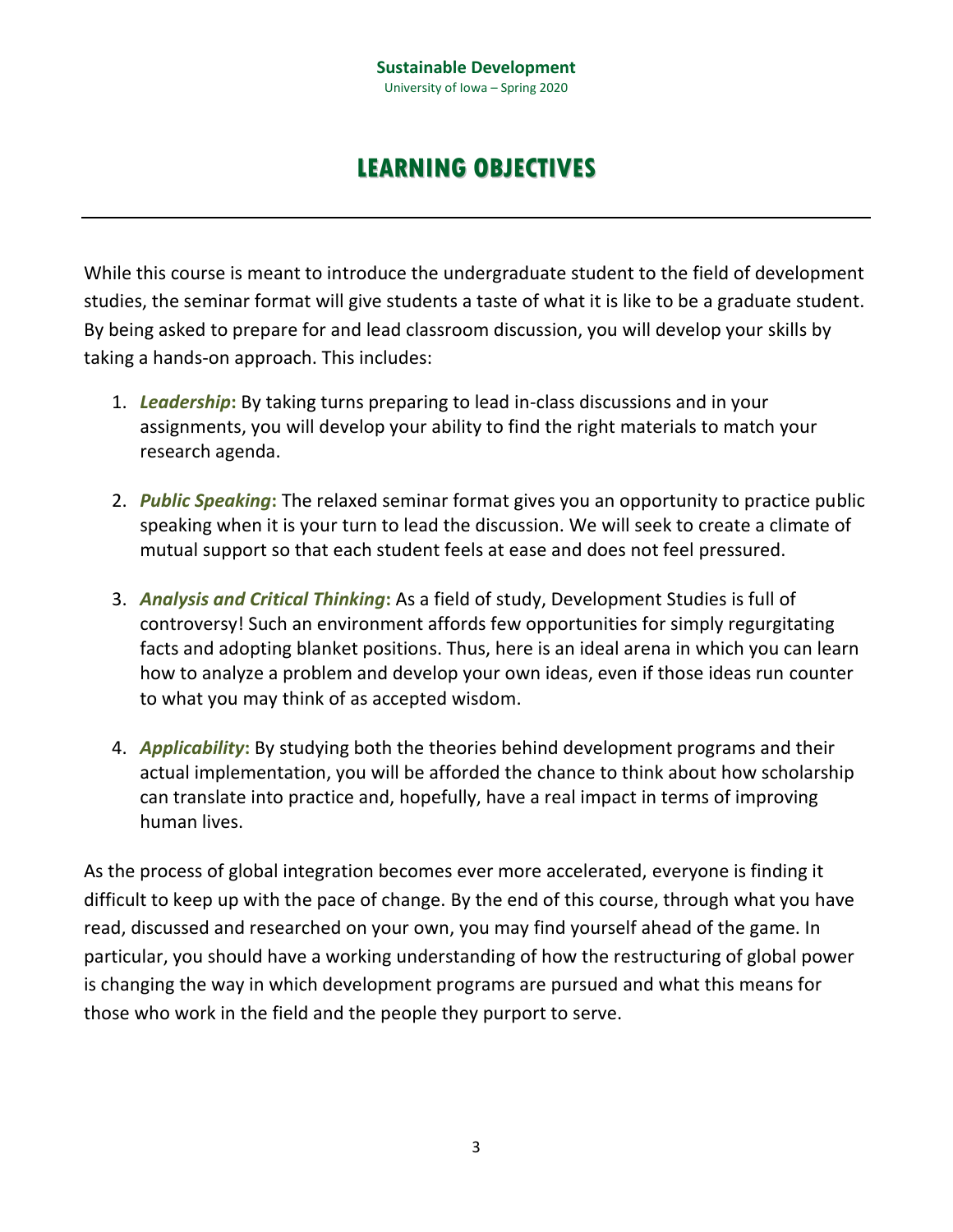University of Iowa – Spring 2020

## **EVALUATION**

|       |       |    | <b>GRADING SCALE</b> |    |       |       |        |      |
|-------|-------|----|----------------------|----|-------|-------|--------|------|
| 59    | 67-69 | D+ | $77 - 79$            | C+ | 87-89 | $B+$  | 98-100 | $A+$ |
| or    | 63-66 | D  | 73-76                | ◡  | 83-86 | В     | 93-97  | A    |
| below | 60-62 | D- | $70 - 72$            | C- | 80-82 | $B -$ | 90-92  | А-   |
|       |       |    |                      |    |       |       |        |      |

| <b>Classroom Attendance and Participation</b>                  | <b>Reading Summaries and Discussion Questions</b>               |  |  |  |
|----------------------------------------------------------------|-----------------------------------------------------------------|--|--|--|
| Please show up for class having completed the assigned         | Students will take turns initiating classroom discussion by     |  |  |  |
| readings and be prepared to discuss the content. You will be   | preparing a brief synopsis of the reading(s), along with a list |  |  |  |
| expected to participate in classroom discussion. You are       | of questions for discussion. Students are encouraged to         |  |  |  |
| encouraged to 'think outside the box' and challenge the        | supplement their synopsis and discussion questions with         |  |  |  |
| presenter, whether that is your instructor or your             | short video presentations or other relevant content.            |  |  |  |
| classmates, while at the same time always showing respect      |                                                                 |  |  |  |
| and appreciation. We seek an environment where everyone        |                                                                 |  |  |  |
| feels safe and supported.                                      |                                                                 |  |  |  |
| <b>Comprehension Quizzes (4)</b>                               | <b>Online Quizzes</b>                                           |  |  |  |
| To test your comprehension of the material, there will be      | As notified, you will be expected to log into ICON/Canvas       |  |  |  |
| four brief, written quizzes at the outset of the class, spaced | and take a short quiz on the reading material before class.     |  |  |  |
| throughout the semester. These may involve multiple choice     | This is meant to both prompt you to complete the readings       |  |  |  |
| and short answer questions.                                    | as well as to stimulate you to think about the main ideas in    |  |  |  |
| <b>Dates:</b> #1: Feb 13<br>#2: Mar 26                         | the readings in the hopes that you will have some new ideas     |  |  |  |
| #3: Apr 23<br>#4: May 7                                        | of your own to contribute to the classroom discussion.          |  |  |  |
|                                                                |                                                                 |  |  |  |
| <b>Book Report / Review</b>                                    | <b>Written Essay Assignment</b>                                 |  |  |  |
| Each student is required to write a 4-5 page book              | You will be expected to produce an 8-12 page written essay      |  |  |  |
| report/review on a title that is relevant to this course. Your | on a topic relevant to this course. A list of suggested topics  |  |  |  |
| instructor will provide a list of suggested (pre-approved)     | to choose from will be handed out, but you are welcome to       |  |  |  |
| titles, but you are encouraged to seek out a title on a topic  | come up with your own topic in consultation with your           |  |  |  |
| of the greatest interest to you, so long as you make sure the  | instructor.                                                     |  |  |  |
| title is approved by your instructor before you undertake      | Draft Essay Proposal, Thursday, March 31st<br>Due:              |  |  |  |
| the work.                                                      | Completed Essay, Tuesday, April 28th<br>Due:                    |  |  |  |
| Tuesday, March 3rd<br>Due:                                     |                                                                 |  |  |  |
| <b>NGO Profiling Exercize</b>                                  | <b>Plagiarism Detection Test (Pass/Fail)</b>                    |  |  |  |
| Select three development agencies or NGOs and compare          | You are required to visit Indiana University's tutorial on      |  |  |  |
| them. Imagine that you have applied to all three and all       | How to Recognize Plagiarism at: www.indiana.edu/~istd/          |  |  |  |
| three have offered you a job. List some criteria you would     | In order to pass this course you are required to submit         |  |  |  |
| use to evaluate the agencies, separating out personal          | either: 1) a 1-2 paragraph summary of what you have             |  |  |  |
| considerations from more general evaluative criteria such as   | learned from this site; or: 2) the certificate with your name,  |  |  |  |
| measuring the impact that the agency's programs have or        | email address and the unique ID number issued by the site       |  |  |  |
| the ratio between overhead and project spending. Then          | upon successful completion of the test, in which case you       |  |  |  |
| announce your decision. This exercise is meant to help you     | will receive extra credit worth 1% of your final score. If you  |  |  |  |
| think about whether or not you would want to work in the       | have passed this test for a previous course, you may            |  |  |  |
| development field and to develop the analytical skills for     | resubmit the certificate you already received, but you will     |  |  |  |
| evaluating the players.                                        | not receive extra credit unless you re-take the test.           |  |  |  |
| When: April 2 <sup>nd</sup> & April 28 <sup>th</sup> in class  | <b>Due:</b> Tuesday, February 4 <sup>th</sup>                   |  |  |  |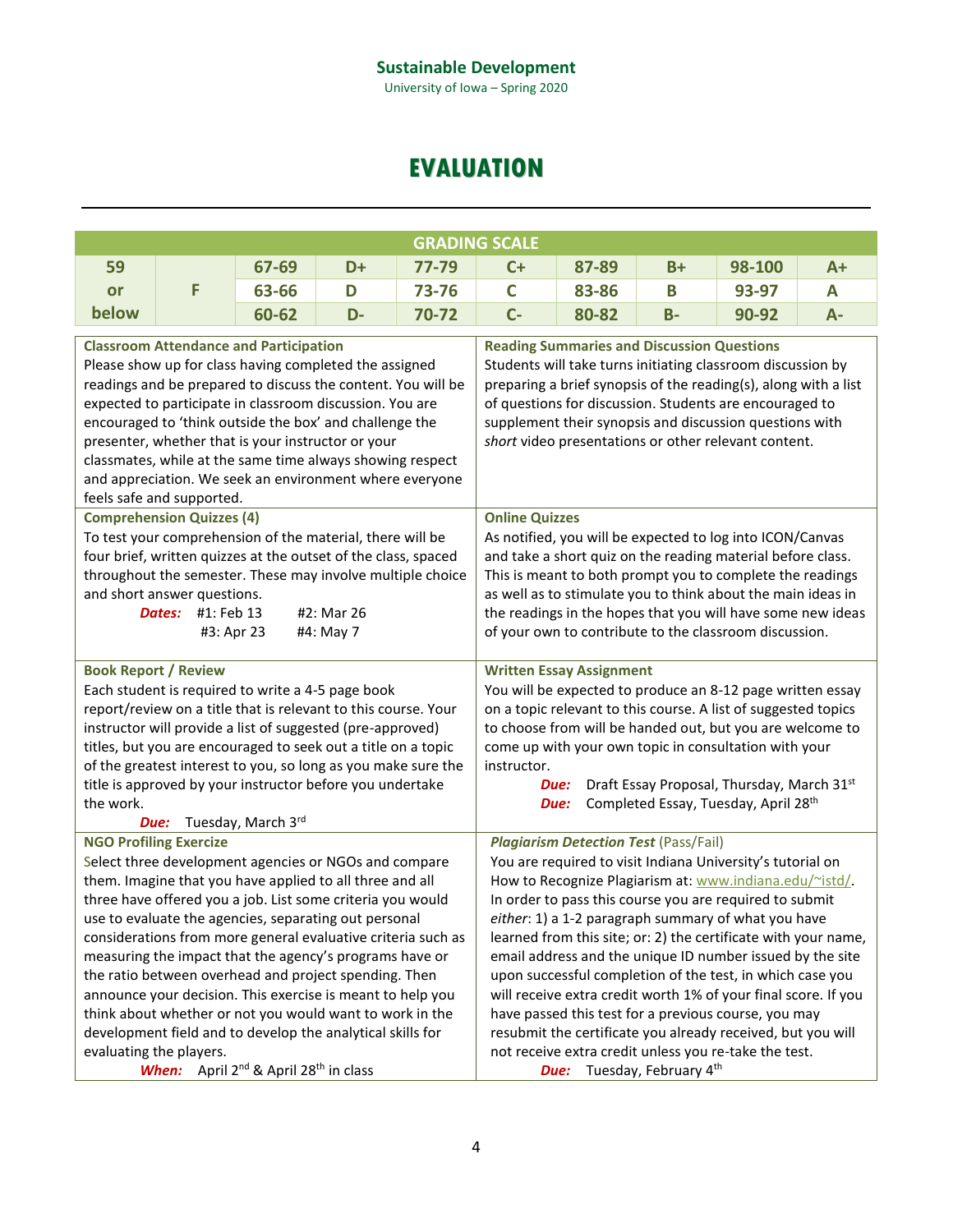## **COURSE OUTLINE**

Note: This is a projected outline of the readings throughout the semester and may be altered or updated as necessary. New readings will be posted on ICON and will be announced prior to class.

|            |                       | Introduction                                                                                                                         |
|------------|-----------------------|--------------------------------------------------------------------------------------------------------------------------------------|
| Tue Jan 21 |                       | Introduction<br>Introductions. Overview of the syllabus and course expectations, discussion                                          |
|            |                       | of the learning objectives and format of the course.                                                                                 |
| Thu Jan 23 |                       | Getting to Know Each Other - Development and Environment: Your Ideas                                                                 |
| Films:     |                       | Rosling, Hans, 2007. Stats that reshape your world-view. New York: Ted<br>Talks. http://www.youtube.com/watch?v=hVimVzgtD6w          |
|            |                       | El Tahri, Jihan, 2004. The Price of Aid. Brooklyn, NY: First Run/Icarus Films. UI                                                    |
|            |                       | Main Library Media Collection Video record 34289 DVD                                                                                 |
|            |                       | <b>Part One: Theories of Development</b>                                                                                             |
| Tue Jan 28 |                       | The Concept of Development                                                                                                           |
|            | Film (continue):      | El Tahri, Jihan, 2004. The Price of Aid (continued).                                                                                 |
|            | Reading:              | DSC: Ch. 1: 'Development: Theory and Reality'                                                                                        |
|            | <b>ICON Readings:</b> | Rist, Gilbert. 'Development as a Buzzword' Development in Practice, 17, 4/5,<br>August 2007.                                         |
| Thu Jan 30 |                       | <b>Introduction to Development Theory</b>                                                                                            |
|            | Readings:             | DSC: Ch. 2: 'Instituting the Development Project'                                                                                    |
|            |                       | DSC: Ch. 3: 'The Development Project: International Framework'                                                                       |
|            | <b>ICON Readings:</b> | Sumner, Andrew. 'What Is Development Studies?' Development in Practice,<br>16, 16, November 2006.                                    |
|            |                       | Sumner, Andrew and Michael Tribe. 'What Could Development Studies Be?'<br>Development in Practice, 18, 6, November 2008.             |
| Tue Feb 4  |                       | <b>ECLA and ISI</b>                                                                                                                  |
|            | Reading:              | Rapley, John, 2007. 'State-Led Development in Practice' Ch. 3 in                                                                     |
|            |                       | Understanding Development, Boulder/London: Lynne Rienner Publishers.                                                                 |
|            | Due:                  | IU Plagiarism Test                                                                                                                   |
| Thu Feb 6  | Readings:             | <b>Classical Theories of Dependency and Underdevelopment</b><br>Frank, Andre G., 1973. 'The Development of Underdevelopment', in The |
|            |                       |                                                                                                                                      |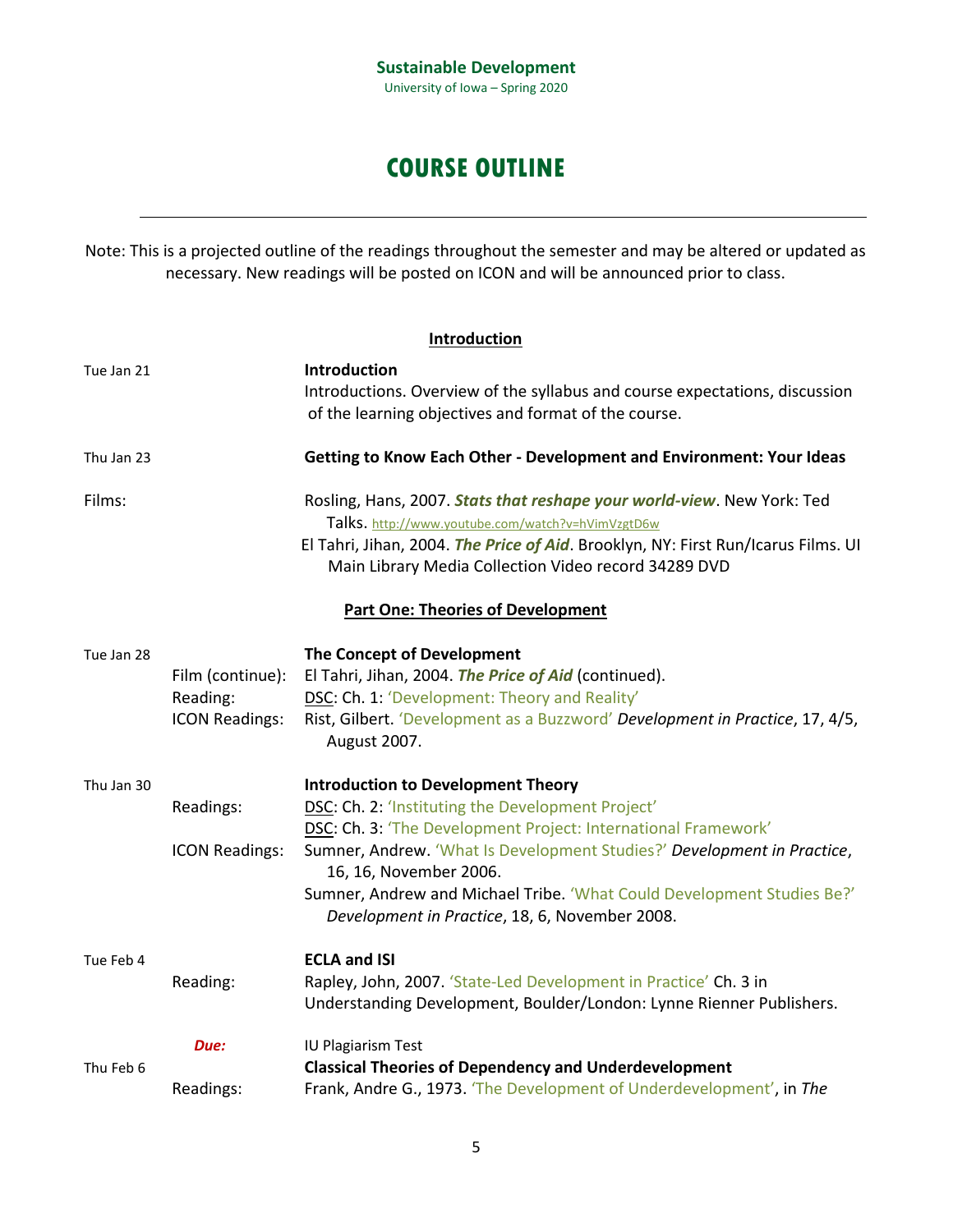University of Iowa – Spring 2020

|            |           | Political Economy of Development and Underdevelopment, C. Wilber, ed.<br>New York: Random House.                                                            |
|------------|-----------|-------------------------------------------------------------------------------------------------------------------------------------------------------------|
|            |           | Amin, Samir, 1972. 'Underdevelopment and Dependency in Africa: Origins<br>and Contemporary Forms,' Journal of Modern African Studies, 10, 4, pp.<br>503-24. |
|            |           | Cardoso, Fernando Henrique and Enzo Faletto, 1979. Dependency and<br>Development in Latin America. Berkeley: University of California Press,<br>pp. 1-28.   |
|            |           | <b>Class Analysis or the Lack Thereof</b>                                                                                                                   |
|            | Reading:  | Brenner, Robert, 1977. 'The Origins of Capitalist Development: A Critique of<br>Neo-Smithian Marxism.' New Left Review, 104, read pages 25-33 and<br>90-92. |
| Tue Feb 11 |           | The Asian Model and Export-led Industrialization                                                                                                            |
|            | Readings: | DSC: Ch. 4: 'Globalizing Developments'                                                                                                                      |
|            |           | Cho, F.S.K., 1985, 'The Dilemmas of Export-led Industrialization: South Korea<br>and the World.'                                                            |
|            |           | World Bank. 1993. The East Asian Miracle. Summary. Washington, DC: The<br>World Bank, pp. 6-34.                                                             |
|            |           | Glassman, Jim and Young-Jin Choi. 'The chaebol and the US                                                                                                   |
|            |           | military-industrial complex: Cold War geopolitical economy and South<br>Korean industrialization' Environment and Planning, 46 (2014):<br>1160-1180.        |
| Thu Feb 13 |           | <b>Comprehension Quiz #1</b>                                                                                                                                |
|            |           | <b>Structural Adjustment and the Rise of Neoliberal Theory I</b>                                                                                            |
|            | Readings: | DSC: Ch. 5: 'Instituting the Globalization Project'                                                                                                         |
|            |           | Federici, Sylvia 'The Debt Crisis, Africa, and the New Enclosures' from                                                                                     |
|            |           | Re-Enchanting the World. Oakland, CA: PM Press, 2019: 34-49.                                                                                                |
| Tue Feb 18 |           | <b>Structural Adjustment and the Rise of Neoliberal Theory II</b>                                                                                           |
|            | Reading:  | DSC: Ch. 6: 'The Globalization Project in Practice'                                                                                                         |
| Thu Feb 20 |           |                                                                                                                                                             |
|            |           | The Response to Neoliberalism                                                                                                                               |
|            | Reading:  | DSC: Ch. 7: 'Global Countermovements'                                                                                                                       |

## **Part Two: Development Studies and Sustainable Development**

Tue Feb 25 **Career Options in the Development Field**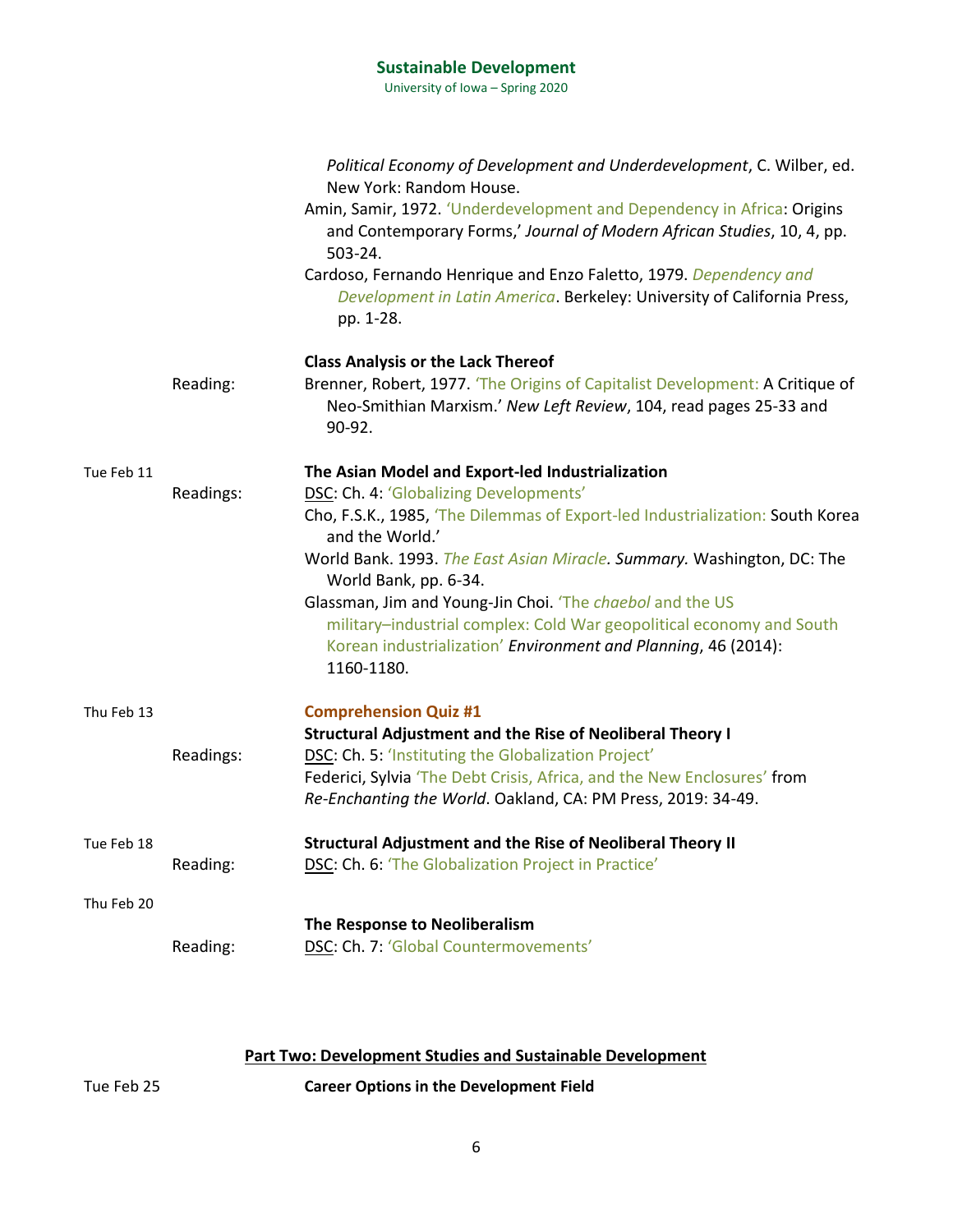University of Iowa – Spring 2020

|            | Guest:    | Samuel A. Worthington, President & CEO, InterAction                                                                                                                                                                                                                                                                                                                                                                                                                                                                                                                                                                                                                                                                                                                                                         |
|------------|-----------|-------------------------------------------------------------------------------------------------------------------------------------------------------------------------------------------------------------------------------------------------------------------------------------------------------------------------------------------------------------------------------------------------------------------------------------------------------------------------------------------------------------------------------------------------------------------------------------------------------------------------------------------------------------------------------------------------------------------------------------------------------------------------------------------------------------|
| Thu Feb 27 | Guest:    | <b>Working for Social and Environmental Justice</b><br>Dr. Rania Masri, University of Balamand, Lebanon                                                                                                                                                                                                                                                                                                                                                                                                                                                                                                                                                                                                                                                                                                     |
| Tue Mar 3  | Reading:  | Changing Views on the Role of the State<br>DSC: Ch. 8: 'The Globalization Project in Crisis'                                                                                                                                                                                                                                                                                                                                                                                                                                                                                                                                                                                                                                                                                                                |
|            | Due:      | <b>Book Report/Review</b>                                                                                                                                                                                                                                                                                                                                                                                                                                                                                                                                                                                                                                                                                                                                                                                   |
| Thu Mar 5  | Reading:  | The Environment and other Considerations<br>DSC: Ch.9: 'Sustainable Development?'                                                                                                                                                                                                                                                                                                                                                                                                                                                                                                                                                                                                                                                                                                                           |
| Tue Mar 10 | Reading:  | <b>What is Sustainability?</b><br>Fergus, A.H.T. and J.I.A Rowney. 'Sustainable Development: Lost<br>Meaning and Opportunity?' Journal of Business Ethics, 60, 1, August 2005:<br>$17-27.$<br>Kates, Robert W. 'What kind of a science is sustainability science?'<br>Proceedings of the National Academy of Sciences of the United States of<br>America, 108, 49, December 6, 2011: 19449-19450.<br>Tiedao Zhang. 'From environment to sustainable development: China's 4<br>strategies for ESD in basic education' International Review of Education, 56,<br>2/3 (2010): 329-41.<br>Moellendorf, Darrel. 'A Right to Sustainable Development' The Monist, 94, 3<br>(July 2011): 433-452.                                                                                                                  |
| Thu Mar 12 | Readings: | <b>Women and the Environment</b><br>Loots, Lliane and herald Witt. 'Beijing +10: Women and the Environment:<br>How Close Are We to Earth Democracy?' Agenda: Empowering Women for<br>Gender Equity, 614, Beyond Beijing (2005): 52-62.<br>Maathai, Wangari. 'Embracing Democratic Governance, Human Rights and<br>the Environment' Agenda: Empowering Women for Gender Equity, 65,<br>Women and Leadership (2005): 12-16.<br>Muthuki, Janet. 'Challenging Patriarchal Structures: Wangari Maathai and the<br>Green Belt Movement in Kenya' Agenda: Empowering Women for Gender<br>Equity, 61, Nairobi +21 (2006): 82-91.<br>Federici, Sylvia. 'Feminism and the Politics of the Common in an Era of Primitive<br>Accumulation (2010)' in Revolution at Point Zero. Oakland, CA: PM Press, 2012:<br>138-148. |
| Tue Mar 17 |           | <b>NO CLASS: SPRING BREAK</b>                                                                                                                                                                                                                                                                                                                                                                                                                                                                                                                                                                                                                                                                                                                                                                               |
| Thu Mar 19 |           | <b>NO CLASS: SPRING BREAK</b>                                                                                                                                                                                                                                                                                                                                                                                                                                                                                                                                                                                                                                                                                                                                                                               |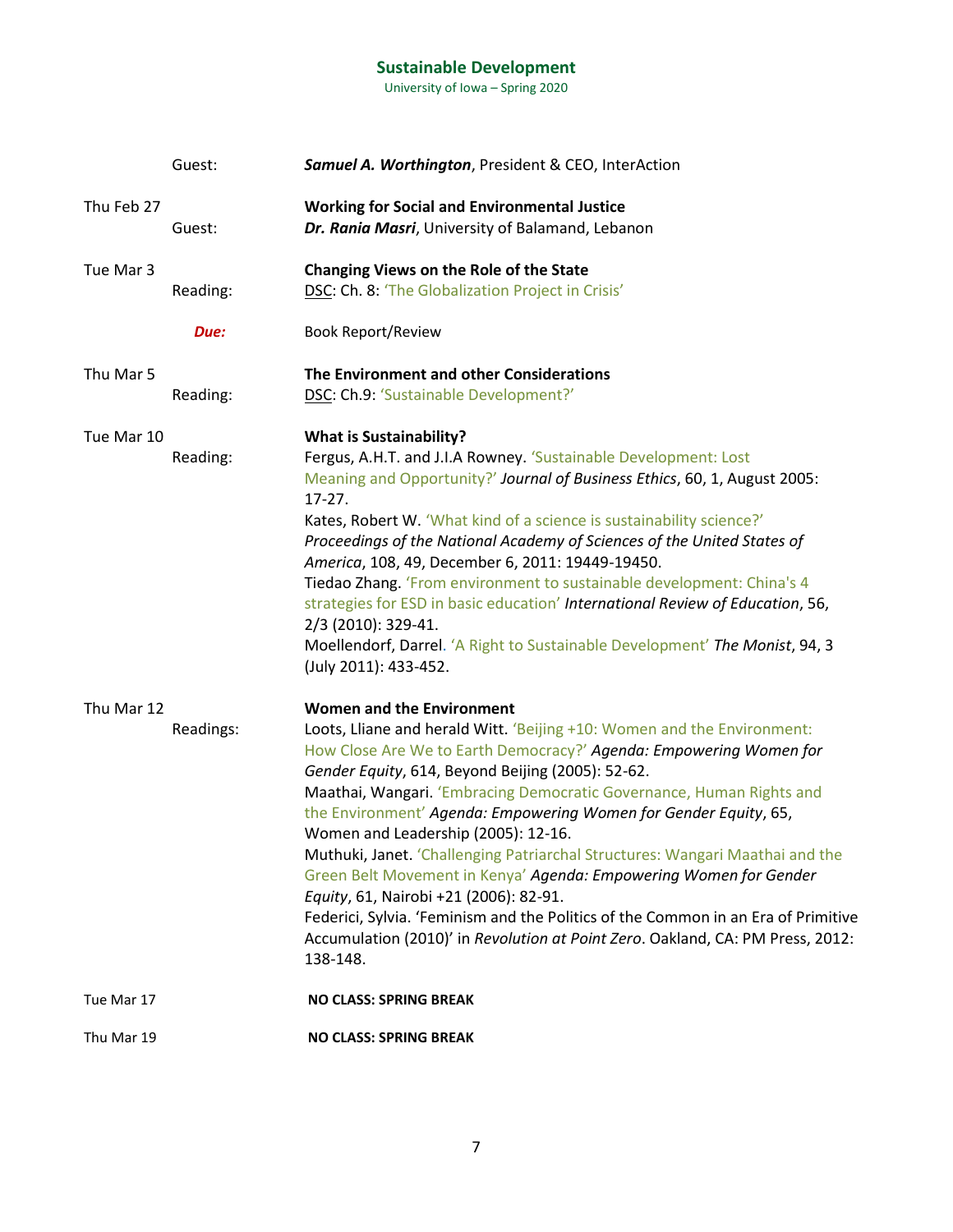University of Iowa – Spring 2020

| Tue Mar 24               | Readings: | Roundtable on Environment and Development in China<br>Wang Yi and Huiqing Liu. 'China's Environmental and Developmental Issues<br>in Transition' Social Research, 73, 1 (Spring 2006): 277-291.<br>Ping Li et. al. 'The Evolution of Environmental Management Philosophy<br>Under Rapid Economic Development in China' Ambio, 40, 1 (February 2011):<br>88-92. |
|--------------------------|-----------|----------------------------------------------------------------------------------------------------------------------------------------------------------------------------------------------------------------------------------------------------------------------------------------------------------------------------------------------------------------|
|                          | Readings: | <b>Roundtable on Africa and the Environment</b><br>Each student will read a different essay on the topic and will come prepared<br>contribute to the discussion based upon her or his reading and notes from<br>that essay. See: Review of African Political Economy, 333, 109, Sept 2006.                                                                     |
| Thu Mar 26               |           | <b>Comprehension Quiz #2</b><br><b>Writing Workshop</b>                                                                                                                                                                                                                                                                                                        |
|                          |           | Part Three: The New Players in Development: the BRICS and African Agriculture                                                                                                                                                                                                                                                                                  |
| Tue Mar 31               | Readings: | The Challenges of Peasant-Based Agriculture in Africa<br>CM: Preface, pp. xi-xiii and Introduction, pp. 1-11<br>Kahn, Michael, 2011. 'The fall of the Wall, the rise of the BRICs and the new<br>Scramble for Africa', Foresight, 13, 3, pp. 38-49.                                                                                                            |
|                          | Reading:  | <b>Transforming African Agriculture as a Development Target</b><br>CM: Part I: Overview, pp. 15-58                                                                                                                                                                                                                                                             |
|                          | Due:      | Draft Outline of Essay                                                                                                                                                                                                                                                                                                                                         |
| Thu Apr 2                |           | <b>Student Presentations: NGO Profiles</b>                                                                                                                                                                                                                                                                                                                     |
| Tue Apr 7 &<br>Thu Apr 9 | Reading:  | <b>India in Africa</b><br>CM: Part II: India, pp. 59-12                                                                                                                                                                                                                                                                                                        |
| Tue Apr 14               | Reading:  | China in Africa<br>CM: Part IV: China, pp. 173-210                                                                                                                                                                                                                                                                                                             |
| Thu Apr 16               | Reading:  | <b>Brazil in Africa</b><br>CM: Part III: Brazil, pp. 125-172                                                                                                                                                                                                                                                                                                   |
| Tue Apr 21               | Guest:    | <b>What Builds Resilience?</b><br>Dr. Ann Salzarulo-McGuigan<br>Harrington School of Communication and Media, University of Rhode Island                                                                                                                                                                                                                       |
|                          |           |                                                                                                                                                                                                                                                                                                                                                                |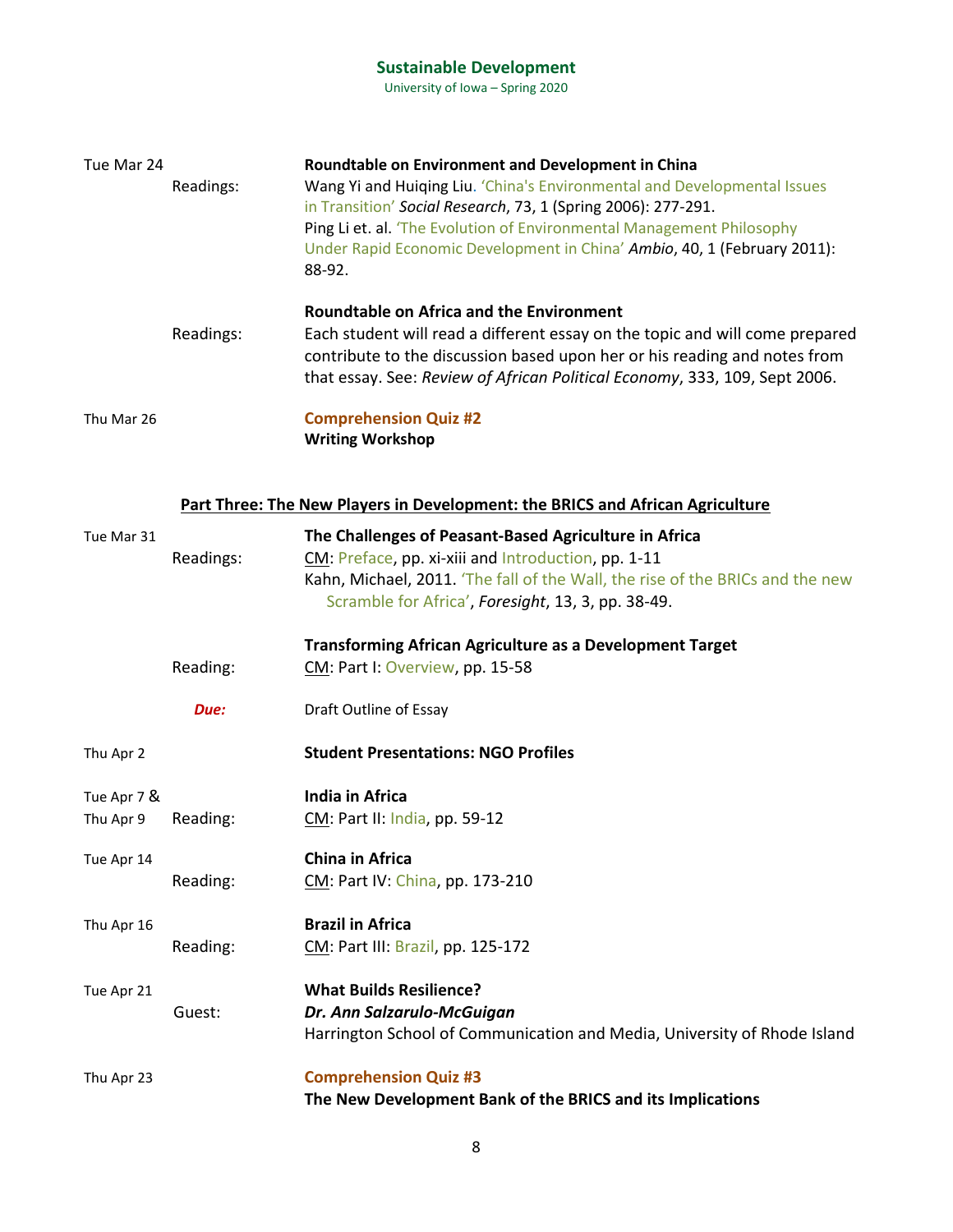University of Iowa – Spring 2020

Readings: Anonymous, 2014. 'An acronym with capital; The BRICS bank', *The Economist*, July 19, 2014, pp. 62-63. Bond, P, 2014. 'Sub-imperialism as Lubricant of Neoliberalism', *Third World Quarterly*, 34, 2, pp. 251-270.

#### **Part Four: NGOs and Work in the Field of Development**

| Tue Apr 28 |           | <b>Student Presentations: NGO Profiles</b>                                                                                                    |
|------------|-----------|-----------------------------------------------------------------------------------------------------------------------------------------------|
|            | Due:      | <b>Written Essay</b>                                                                                                                          |
| Thu Apr 30 |           | <b>NGOs and their Critics</b>                                                                                                                 |
|            | Readings: | Alvarez, Sonia E, 2009. 'Beyond NGO-ization? Reflections from Latin<br>America.' Development, 52, 2, pp. 175-184.                             |
|            |           | Zmolek, Mike, 1990. 'Aid Agencies, NGOs and the Institutionalization of<br>Famine', Economic and Political Weekly of India, 25, 1, pp. 37-48. |
| Tue May 5  |           | <b>Evaluations</b> (bring your electronic devices)                                                                                            |
|            |           | <b>Where is Development Going from Here?</b>                                                                                                  |
|            | Readings: | DSC: Ch. 10: 'Rethinking Development'                                                                                                         |
|            |           | CM: Ch. 12: 'Conclusions and the Way Forward', pp. 211-223                                                                                    |
| Thu May 7  |           | <b>Comprehension Quiz #4</b>                                                                                                                  |
|            |           | <b>Summary and Review</b>                                                                                                                     |
|            | Reading:  | Sheppard et. Al. 'Toward Different Worlds' in A World of Difference. New<br>York: The Guilford Press, 2009: 594-608.                          |

## CALENDAR & CHECKLIST

| Tue January 21st           | <b>First Day of Class</b>          | <u>_v</u> |
|----------------------------|------------------------------------|-----------|
| Tue February 4th           | <b>IU Plagiarism Test Due</b>      |           |
| Thu February 13th          | <b>Comprehension Quiz #1</b>       |           |
| Tue March 3rd              | <b>Book Report/Review Due</b>      |           |
| Thu March 26th             | <b>Comprehension Quiz #2</b>       |           |
| Tue March 31st             | <b>Draft Essay Due</b>             |           |
| Thu April 2nd              | <b>Presentations: NGO Profiles</b> |           |
| March 16th-20th            | <b>Spring Break</b>                |           |
| Thu April 23rd             | <b>Comprehension Quiz #3</b>       |           |
| Tue April 28th             | <b>Completed Essay Due</b>         |           |
| Tue April 28 <sup>th</sup> | <b>Presentations: NGO Profiles</b> |           |
| Thu May 7 <sup>th</sup>    | <b>Comprehension Quiz #4</b>       |           |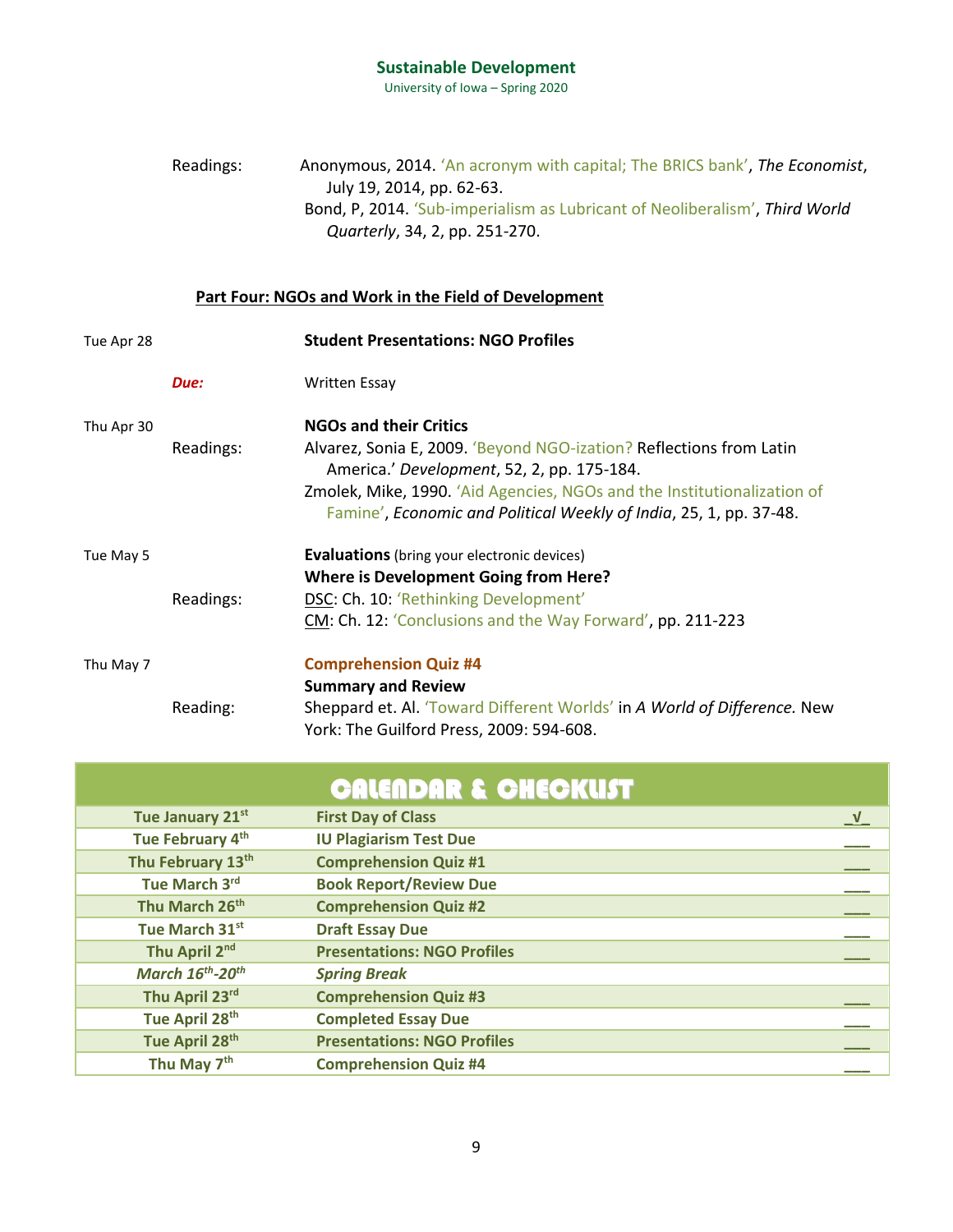## **POLICIES: ATTENDANCE AND PARTICIPATION**

- 1. **Attendance:** for each session is mandatory and will be recorded at the beginning of each session. Notify your instructor beforehand if you know you will be unable to physically attend a session. If miss the call for attendance, there will be a *sign-in sheet* to sign after class. If extreme circumstances are preventing you from regularly attending class or completing assignments, you will need to make accommodations with your instructor.
- 2. **Missing Class:** To request an excused absence due to an emergency or a legitimate scheduling conflict you must complete the form at: <https://clas.uiowa.edu/sites/default/files/ABSENCE%20EXPLANATION%20FORM.pdf> and upload a copy along with any documentation demonstrating that it was a legitimate absence to the 'Attendance Forms and Documentation' drop box. *DO NOT email your instructors about a single absence* – direct all questions, forms and documentation to the drop box. *One absence will NOT affect your final grade!* Regularly missing class *will* affect your participation score, which is based on your participation in classroom discussion and homework assignments, which together are worth 15% of your final grade.
- 3. **Make-Up Assignments:** Online Quizzes and Geography Quizzes cannot be re-taken after the date by or on which they are to be taken except in cases involving legitimate, documented reasons. An assignment sheet with Instructions may be found under the Course Materials module on Icon/Canvas.
- 4. **Electronic Devices:** The *ONLY* permissible use of laptop computers or hand-held devices in the classroom is for taking notes or accessing course materials online. If you need to send an email, a text or shop for shoes, please do so outside of the classroom.
- 5. **Collaboration:** You are encouraged to collaborate with your classmates in reviewing the reading material and discussing the course content. Exams and assignments, however, are an evaluation of how well you have comprehended and synthesized the course content as an individual. While you may discuss the essay questions you are given for assignments with your colleagues, you are expected to do the writing on all written assignments, quizzes and exams by yourself.

### **POLICIES: WRITTEN ASSIGNMENTS**

- 1. **Plagiarism:** You are expected to submit original work. Do not cut and paste material from your sources as you write, as this greatly increases the likelihood of plagiarism. Any string of text longer than seven (7) words that is lifted directly from a source that is not attributed to the original by adding "quote marks" *and* a citation constitutes plagiarism. Paraphrasing without including a citation is also plagiarism. Plagiarism is a form of cheating because it involves falsely indicating to the reader that you wrote something which you did not write. All written assignments are checked electronically for instances of plagiarism. Blatant cheating will result in a 0 for the assignment and will be reported to the University authorities. You will learn more about academic dishonesty (plagiarism) by completing the IU Test.
- 2. **BOTH Hard Copy and Online Submissions Required:** All written assignments *must* be submitted in BOTH hard copy in class AND via the ICON/Canvas Dropbox so that the text of your writing assignments may be compared against the web and other student papers to ensure academic honesty. For the electronic version, submit your file in a standard file format such as .pdf, .docx, or .rtf to be sure that your instructor can open it.
- 3. **Late Penalties**: Assignments handed in by the on time will receive priority in terms of comments. A half a letter grade (5%) deduction will be assessed on any written assignment turned in after the deadline, increasing to a full letter grade (10%) after 7 days.
- 4. **Do Not Cite Reference Works:** Reference works such as *Encyclopedia Britannica* or *Wikipedia.org* provide general knowledge. You may take it for granted that your reader has access to information found here and therefore you do not need to include such reference works in your citations and bibliography; they will not count toward your minimum number of citations.
- 5. **No Domestic Topics:** The focus of this course is *international*. There are dozens of courses focusing on domestic topics within the United States. If the topic for your written assignments or presentations is focused solely on the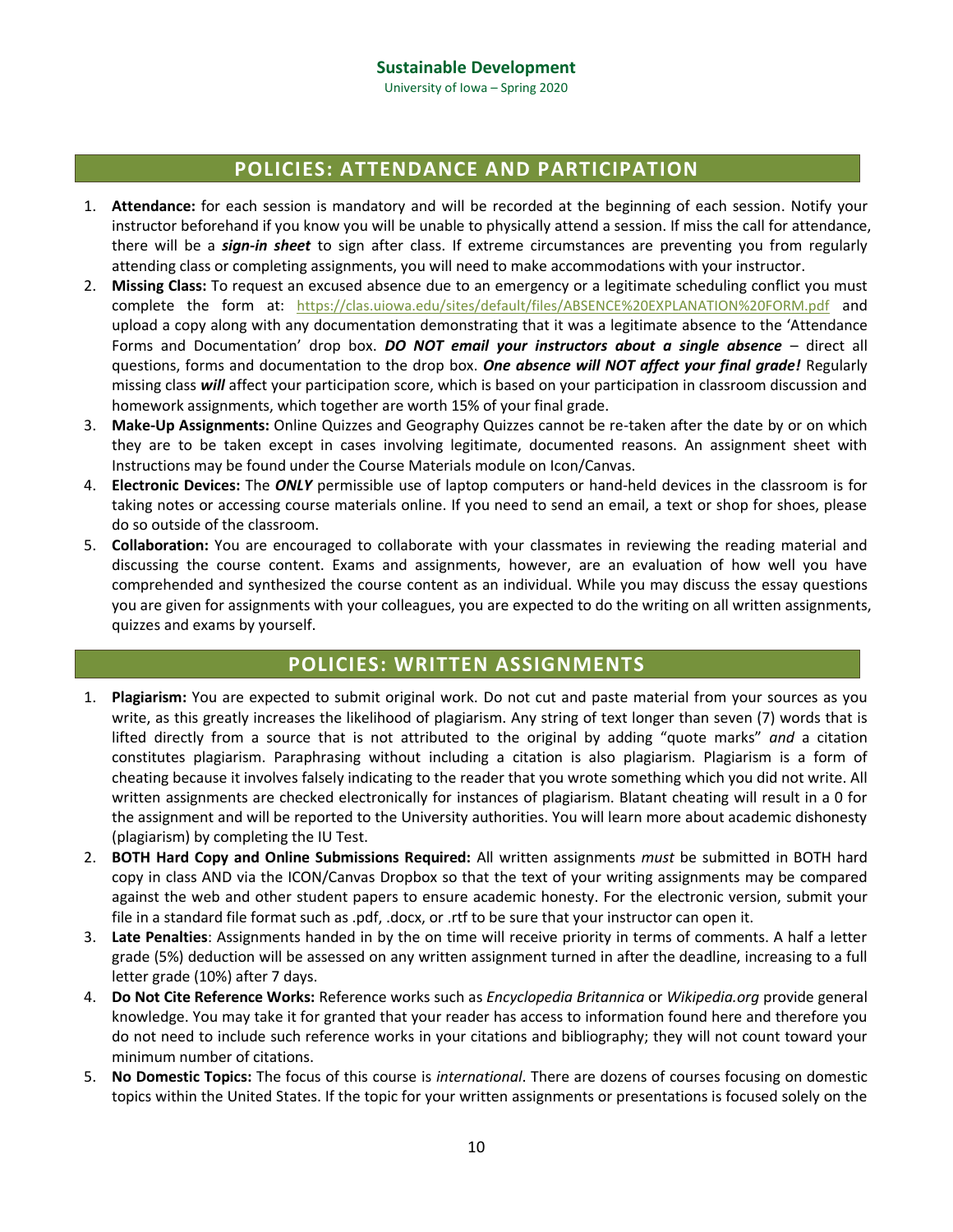United States, you will be asked to redo the assignment. Comparative studies between the US and another country, however, may be explored, with approval from your instructor.

6. **A Note to Foreign Students:** While you may not focus on the United States, you also may not focus on your country of origin, since this is 'domestic' for you. For example, students from China may not turn in papers exclusively about China and students from Mexico may not turn in papers about Mexico. You may, however, explore a comparative study between your country of origin and another country, upon approval of your instructor.

## **GUIDELINES FOR WRITING ASSIGNMENTS**

The following guidelines apply to all three of your writing assignments.

#### **CHOOSING AND NARROWING DOWN TOPIC**

You are encouraged to choose a topic which involves two or more countries, but if you choose to focus on one country, be sure to include an international component. For example, if you want to write about the culture of *favelas* (slums, shantytowns) in Brazil, you might make some brief comparisons with shantytowns in one or more other countries in Latin America or elsewhere. A good way to get started narrowing down your topic is to write down a list of 6-12 keyword phrases and then start entering these as search terms in databases like JSTOR [see 'JSTOR' on the syllabus, p. 8], the university's main website, or using a search engine.

You are looking for a *specific* topic and more specifically, a controversy or debate. Your topic can be as specific as, for example, focusing on a particular policy which affects shantytown residents or the rhetoric and the reality when it comes to perceptions of certain migrants or refugees in a certain country.

**Note:** As stated in your syllabus, you may *not* choose a topic that focuses solely on a domestic issue in the United States. Non-US students may *not* choose a topic that focuses solely on your country of origin.

#### **RESEARCH EXPECTATIONS**

Once you have decided upon a topic, the next step is to locate reading materials which you will actually use as your sources. Gather a dozen or so items as a first search, pause, refine your search from there and start again. Simply grabbing the first few sources you locate to meet any specified minimum number of sources is not the way to produce a quality essay and earn a good grade. In order to locate a good controversy and/or good evidence to support your argument, you will read many more sources than you actually use in your paper.

1. In class, we will review the distinction between **'scholarly' (peer-reviewed) and 'popular' sources**. You are encouraged to work with scholarly sources as much as possible. When using popular sources, you are encouraged to avoid websites which provide minimal information for your citation and to rely on reputable sources, including reliable news outlets, government reports and documentary videos. Do not cite reference works such as *Encyclopedia Britannica* or *Wikipedia* even if you use them to locate information. Wikipedia pages will often provide footnotes; you are encouraged to explore and cite *those* sources if they appear reliable. Ask your instructor for assistance if you are uncertain as to whether a source is scholarly, reputable or reliable.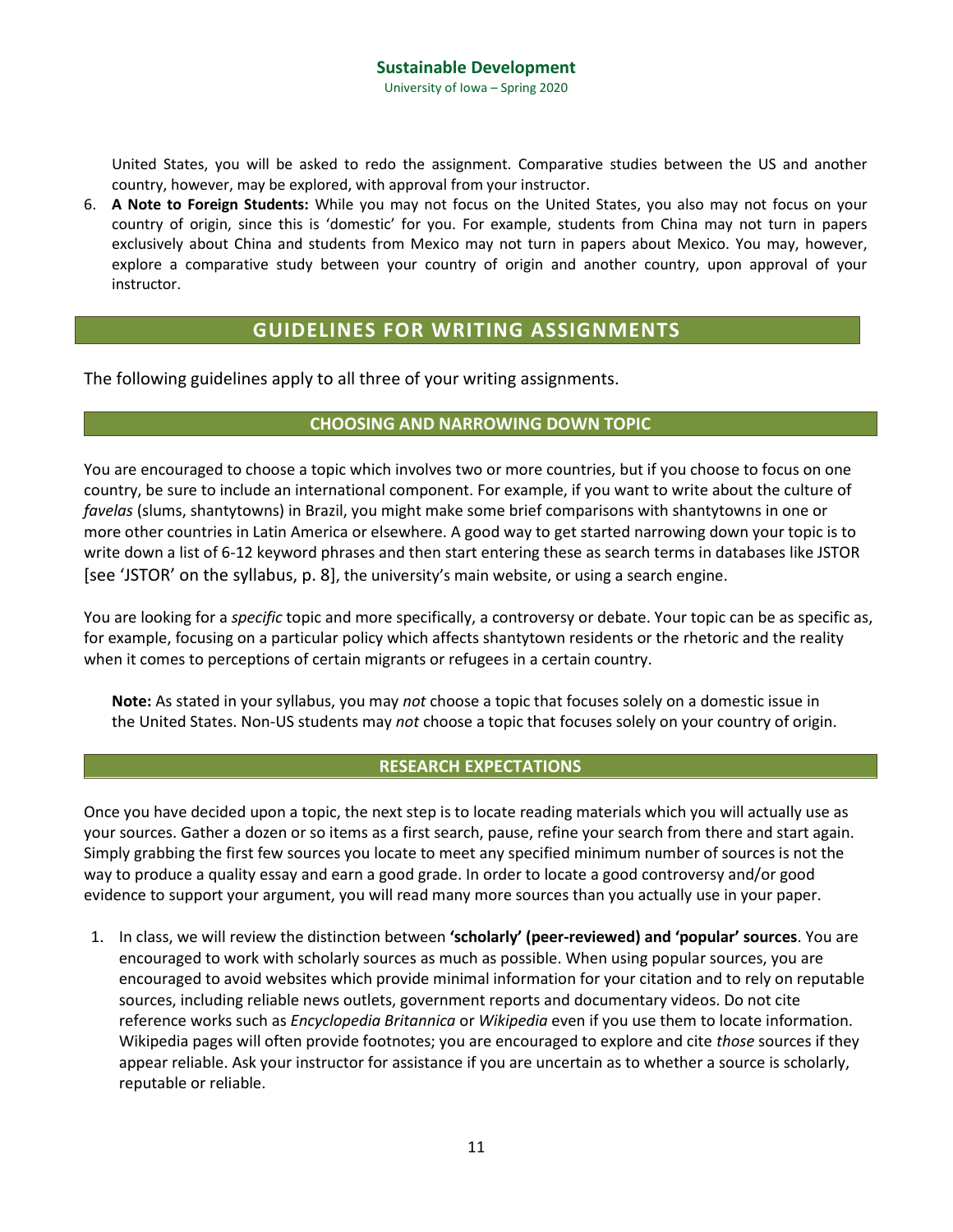- 2. Use a **variety of sources** and do not rely too heavily on one source or one journal.
- 3. Physically **visiting the library** is a great way to begin your research and you are encouraged to build time into your schedule for this purpose. The university librarians on duty will be eager to assist you in locating materials. They can show you how to access scholarly materials through online journals and databases and how to browse the book stacks by identifying one or more books in a relevant section and then perusing nearby titles in search of more recent or relevant titles. Timothy Arnold is the new specialist in International Studies at UI Libraries.
- 4. You may **use course materials** as sources for your paper if appropriate. They should make up no more than 1/3 of your total citations at most. Course materials listed in your bibliography will *not* count toward meeting any specified minimum number of sources, scholarly or otherwise.

#### **FORMATTING**

Written assignments will be typed on plain white 8.5" x 11" paper using 12 point font (Times New Roman is preferred), using 1" margins. 1.5 line spacing is preferred; 2.0 is acceptable. Use a standard font like Calibri or Times. Number your pages, starting from page 2. Chicago Manual of Style formatting is preferred but you may use any style manual you choose, or follow your own formatting style, so long as you are consistent. Be sure to give your essay an informative title.

#### **Length**

All three essays should be a minimum of two (2) full pages in length; there is no maximum page length. Writing short papers can be harder than writing long papers! Because you are writing a short paper, you will likely want to produce several drafts until you are sure that your argument is focused and specific by removing redundant or unnecessary material such as 'throat clearing' statements. ("This idea is important because x" can usually be revised to just say "x"). Please provide a word count, not counting the bibliography, two lines below the last sentence of your essay.

#### **Citations Formatting**

In class you will be given examples of how to produce citations and a bibliography using the *Chicago Manual of Style*. You may use the style manual or format of your choosing, so long as the formatting is consistent. Whether you use footnotes or in-text citations, each citation should contain, at a minimum, the surname of the author or the name of the institution which produced the document, the year of publication and page numbers if available. Here is an example of an in-text citation: (Smith 2017: 1-5). At the end of this sentence and at the bottom of this page is an example of a footnote. $1$ 

#### **Bibliography Formatting**

 $\overline{a}$ 

You must also produce a bibliography or 'list of references' at the end of the paper. *Do not* simply cut and paste your bibliography from an automated referencing program like Endnote because the result will *not* be a consistently formatted bibliography. The entries in the bibliography should alphabetized by surname (Smith, John) or name of institution credited with authorship. The bibliography should be single-spaced with a blank line

<sup>1</sup> John A. Smith. "International Studies is the most awesome field of studies in the world." *Journal of Awesome Studies*, 10, 1 (2017): 1-5.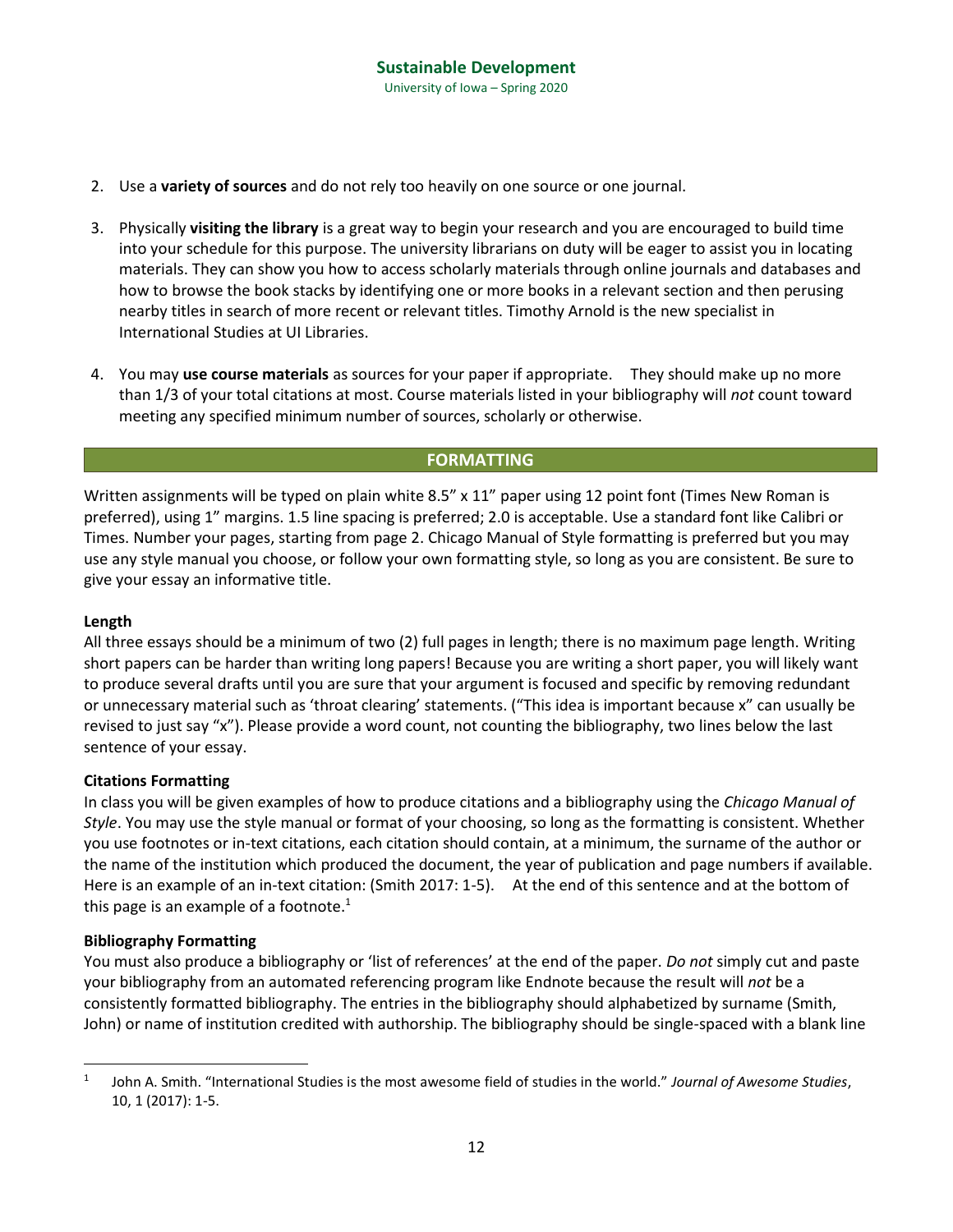University of Iowa – Spring 2020

between each entry. The first line of each entry should be flush left and additional lines of the same entry should be indented five spaces, for example:

Berk, Richard A. *Water shortage : lessons in conservation from the great California drought, 1976-1977*. Cambridge, Massachusetts: About Books, 1981.

Jowett, A. J. "China's Water Crisis: The Case of Tianjin (Tientsin)." *The Geographical Journal* , vol. 152, no. 1 (March 1986): 9-18. <http://www.jstor.org/stable/632934> (accessed: November 1, 2013).

#### **Non-English Sources**

If you can read in a language other than English, you are encouraged to use foreign language sources, however be sure you translate into English any passages you choose to quote directly. Also, be sure to translate the title of the article or book in question alongside the non-English title in the bibliography. Any non-English terms appearing in your text should be *italicized*.

#### **GRADING RUBRIC**

Each writing assignment will involve a different rubric. Each criterion under each rubric will be graded on a 10-point scale and the results will be averaged to produce a final score and letter grade. The policy on late assignments can be found on page 6 of the syllabus.

| <b>GRADING SCALE</b> ' |  |           |                          |            |   |           |  |           |  |
|------------------------|--|-----------|--------------------------|------------|---|-----------|--|-----------|--|
| $0 - 5.9$              |  | $6 - 6.9$ | $\overline{\phantom{0}}$ | $7 - 7.9$  | _ | $8 - 8.9$ |  | $9 - 10$  |  |
| unacceptable           |  | poor      |                          | acceptable |   | good      |  | excellent |  |

### **S T U D E N T R E S O U R C E S**

- **The Writing Center**: **[www.uiowa.edu/~writingc/](http://www.uiowa.edu/~writingc/)** helps all in the University community improve their writing, including attitudes and self-confidence about writing. We also assist with reading.
- **The Speaking Center:** *[clas.uiowa.edu/rhetoric/for-students/speaking-center](http://clas.uiowa.edu/rhetoric/for-students/speaking-center)* is available to help students who would like to work on any aspect of oral communication, including: effective classroom participation, delivering oral presentations, speech anxiety and much more.
- Tutor lowa: **[tutor.uiowa.edu/](http://tutor.uiowa.edu/)** is an excellent resource to find academic assistance and mentoring for your University of Iowa courses.
- *UI Libraries***:** have librarians on hand to help you succeed with your projects, while the website: [http://search.lib.uiowa.edu](http://search.lib.uiowa.edu/) is your gateway to finding resources. The new International Studies Librarian here at Iowa is Tim Arnold; he is ready to assist you with your work.
- *JSTOR***:** Guidelines for your written assignments may require a minimum number of scholarly sources. JSTOR is the world's largest repository of scholarly articles and the first place to look for scholarly articles on your topic. From the University Libraries website, click 'Databases', select the letter 'J' and scroll to the bottom of the page and click on 'JSTOR (Journal Storage)'. Log in using your hawkid at the prompt and click 'Advanced Search'. Type in your key terms and check the 'Articles' checkbox to begin searching.